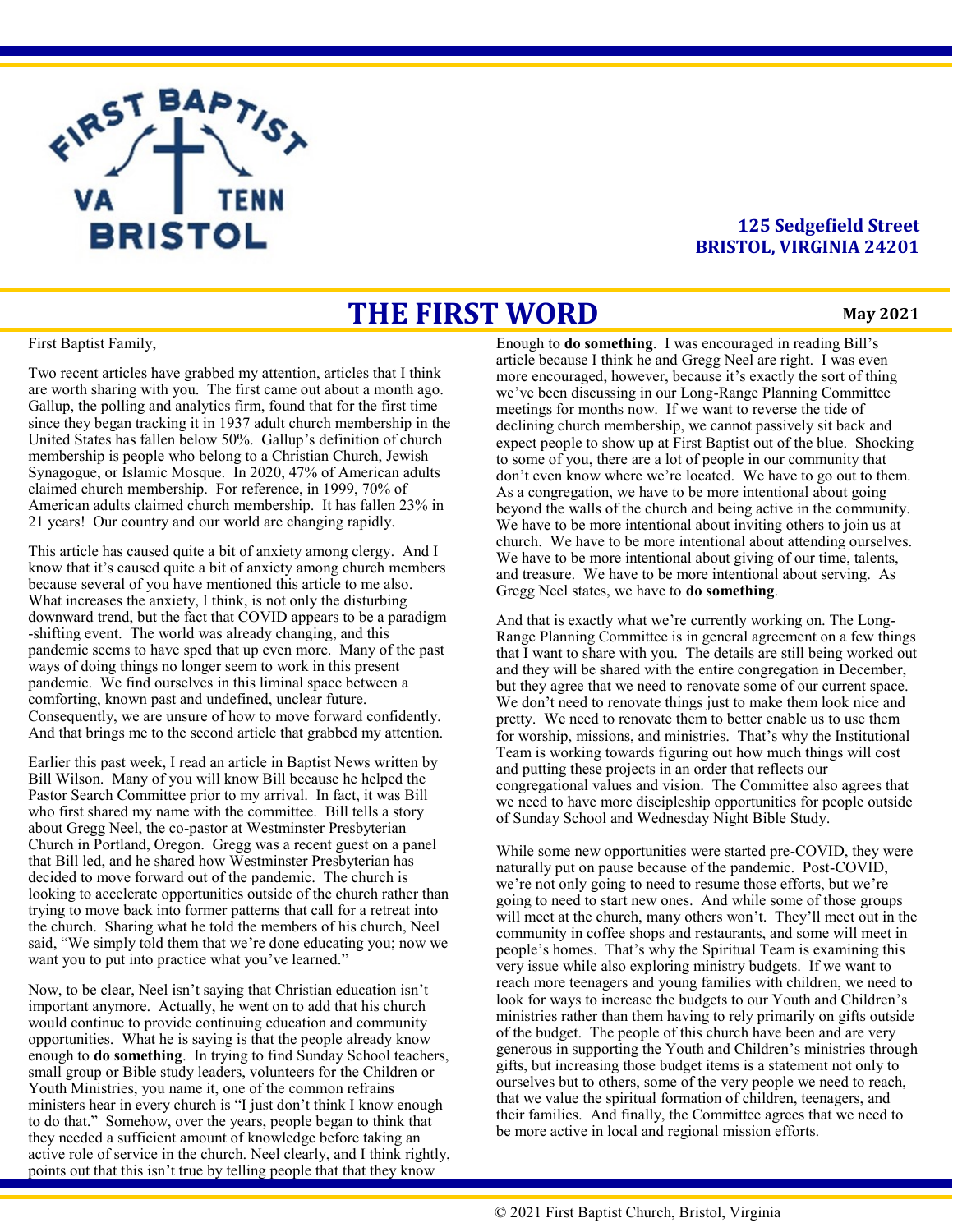#### *Continued from page 1*

While we have church members who have faithfully served various ministries of the church for years, the Committee believes that our location as a church enables us to better partner with local organizations, particularly those near downtown. We might be able to use some of our space to better partner with them. We people where they are. All the way back in our training sessions, the Committee dreamed that in the future the church would be a hub of ministry for the entire community, that people would be constantly streaming in and out of the church building throughout the week, and that because we would be seen as a good neighbor and partner, many of those folks would join us for worship on Sunday mornings. All of this to say, the Long-Range Planning Committee is hard at work dreaming, praying, and planning for the future they believe God is leading us towards as a congregation.

The world around us has been sick and hurting for the last 13 months. And whether we realize it or not, we have been gathering information about our own community so that we can be empowered to go out and serve as missionaries. While all of us, myself included, always have more to learn, while all of us need to continue to also might be in better position to go out and help other grow deeper spiritually, we all know enough right now to go out and **do something**. As you continue to pray for the Long-Range Planning Committee while they press on with their work, I pray that you will begin to find ways to become more active. **Because we all need to do something for God's sake, and we can do so much more if we do it together.** 

> As always, it is an honor, a joy, and a privilege to be your pastor.

Kris

*His Brother's Keeper*, by Charles M. Sheldon author of *In His Steps,*  is an Inspirational and gripping novel based on trueCHURCH LIBRARY events that chronicle a town's Pews battle for justice. In the summer of 1895, when Stuart, the mine owner's son returns from Europe, he finds the town in the midst of a horrible labor dispute because his father and other mine

owners had refused to raise the miner's wages and thousands had gone on strike. When Stuart's father dies and he inherits ownership in the mines, he finds himself at odds with Eric, his childhood friend and the charismatic leader of the striking miners. Stuart



and Eric are nearly killed by striking miners until they are rescued by the

local church's new pastor. Stuart finds himself in a desperate situation when

confronted with compassion for the miners and responsibility to the business he inherited. Will he stand firm with his fellow mine owners in the face of vandalism and physical harm or will he give in to the miner's demands and face financial ruin. Stuart was faced with the question with which we are often faced:

### **"What would Jesus do?"**

~May Tabor

FBC PROPOSED BYLAW CHANGES: (July 25, 2021 Business Meeting) Section 6 - Trustees Section 6 – Trustees

(proposed changes are written in red)

The Board of Trustees are to be nominated and elected, to serve a five-year term, with one member of the board rotating off every year. A Trustee must rotate off a one-year term before accepting a nomination to serve another five-year term.

If a vacancy occurs, the Ministry Team will nominate a new candidate at the earliest scheduled church business meeting. When elected, the nominee will begin service immediately.

This will be posted again in July.

# **Gift Card Shower**

We extend congratulations to two special couples in the church. Emma Crussell and Peyton Vance will be getting married in July as will Robbie Love and Grace Ballard in July 2021. In their honor the shower committee is hosting a "Gift Card Shower" for both couples.

During the month of May, drop off your gift cards in the basket located in the main office at First Baptist Bristol.

Peyton and Emma are registered at Target & Bed, Bath, and Beyond.

Robbie and Grace are also registered at Target & Bed, Bath, and Beyond, but all gift cards will be greatly appreciated.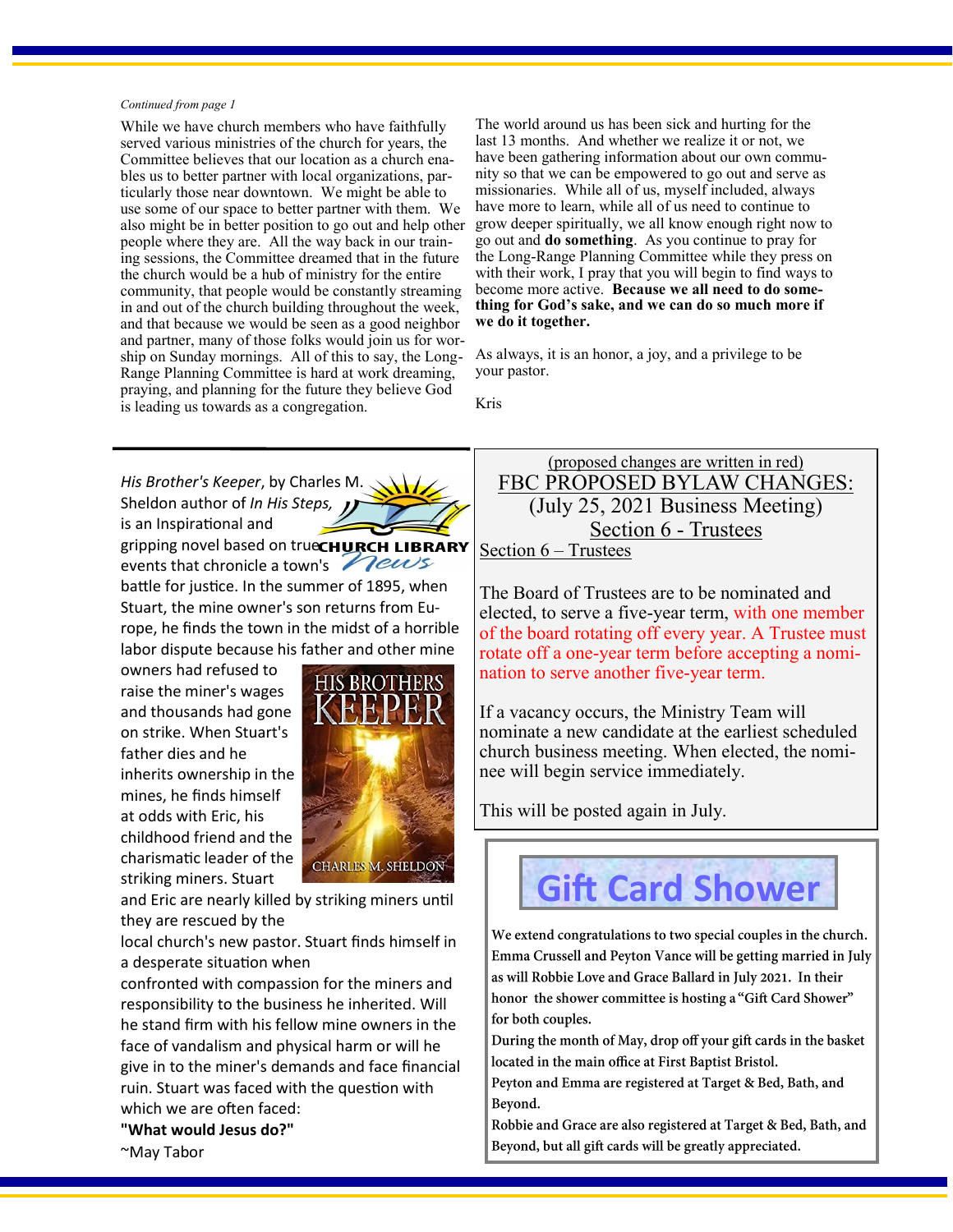

## **FBC Youth Ministry**

**Getting Together**

Youth Wednesdays and Sunday Events! Our youth are invited to Wednesday evening Bible study and games every Wednesday from 6:00-7:30 p.m. We are working within the latest COVID safety guidelines and spending quality time together!!! On Sunday afternoons, we are either working on a local mission project or having a group building activity. Look for details in our weekly emails!!! See you soon!!!

### **Registration is opening Sunday, May 2, 2021**

**Vacation Bible School** June 13,14, and 15. We are having a Fun Filled Three Day VBS starting on Sunday evening June 13 from 6:00 p.m. till 8:00 p.m.

Will be in person this year! Featuring Bible Study stylings, amazing musical guest, and new games and recreation. And our wonderful craft specialist! Wonderful folks are already working to shape the beautiful minds of our 4 - year olds through our 5th graders In "VBS 2021!"

ALMOST ALL OF THE ACTIVITES WILL BE OUTSIDE! WE WILL BE OBSERVING THE LOCAL COVID SAFE PROTOCOLS.



Our season of Lent and Easter was so meaningful. A lot of thought, preparation, and people power went into making everything so beautiful. I am grateful to everyone who helped and participated. I am especially thankful for Jackie and Rob and the sanctuary choir for all your gifts of talent and time.

Pre-pandemic we had a time of welcome in worship. We would greet everyone and then come together singing an uplifting song. Well, I am putting a new twist on that idea. Our first hymn each Sunday is now our Hymn of Praise. It will be an uplifting congregational song. I am working on involving our young people as leaders for this hymn. We have several who have expressed an interest. **If you or someone you know is interested in singing or playing an instrument, please contact me! I would love to get as many as possible involved.**

I'm excited that my mom and dad and two of my sisters are planning a visit to Bristol Sunday, May 23. It is, of course, conditional because of dad's health. But they are looking forward to meeting all of you and personally thanking you for your prayers and encouragement.

Finally, on a sad note, Rob and Kim Griswell-Lowry will be leaving us at the end of May. They are moving back to Oregon with their family. It has been a tremendous blessing to share music and worship with them. More importantly, they have become my friends and I will miss them very much. I hope you will find an opportunity to express your appreciation for their contributions to our church during their time in Bristol.

Blessings, Leigh

**July 20-24 \*\*NOTE-The date change\*\*** Dates are \*\*July 20-24! Registration is open now! The total cost is \$180.00. Any youth wanting to go has the opportunity to raise the full amount of the cost between now and youth camp. Please let Ben know who all are planning on going. YOU MUST REGISTER FOR YOUTH CAMP BEFORE MAY 9 TO HAVE A SPOT!

**"Unidiversity" 2021 Maryville College, Maryville TN**

We are still working on Youth Mission 2021! Several details must fall into place before we are able to set the dates and location. Please be in prayer and know it's coming soon!